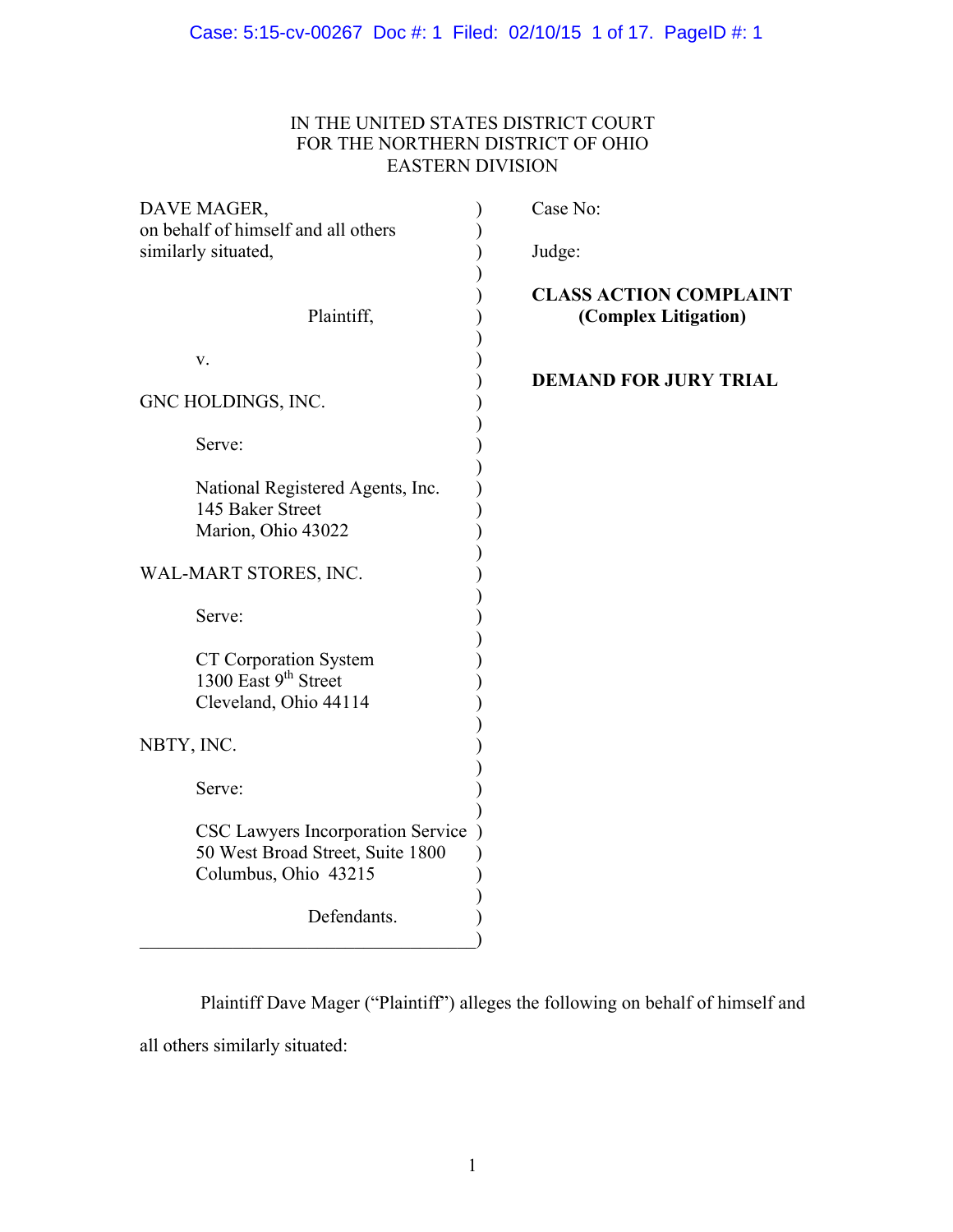# **I. INTRODUCTION**

1. A 2013 Canadian government study estimated that 65,000 dietary supplements are consumed by more than 150 million Americans. The nonprofit American Botanical Council estimated 2013 sales of herbal supplements in the U.S. at \$6 billion.

2. The U.S. Food and Drug Administration requires companies to verify their products are safe and properly labeled. However, dietary supplements are not subjected to the rigorous evaluation process used for drugs. If a manufacturer fails to identify all the ingredients on an herbal product's label, a consumer with allergies or who is taking medication for an unrelated illness could risk serious health issues every time a contaminated herbal supplement is ingested.

3. Studies conducted by the Centre for Biodiversity Genomics at the University of Guelph and others have previously alerted the dietary supplement industry to the fact that it is not providing the public with authentic products without substitution, contamination or fillers.

4. Plaintiff brings this action for monetary damages, declaratory and equitable relief, and restitution and/or disgorgement of profits on behalf of himself and all similarly situated individuals ("the Class") who purchased certain adulterated and/or mislabeled herbal dietary supplements (the "Covered Products") produced by NBTY, Inc. that are then marketed for retail sale by GNC Holdings, Inc. and Wal-Mart Stores, Inc. within the state of Ohio.

# **II. PARTIES**

5. Plaintiff is an adult individual residing at 10121 Page Road in the City of Streetsboro, Portage County, Ohio.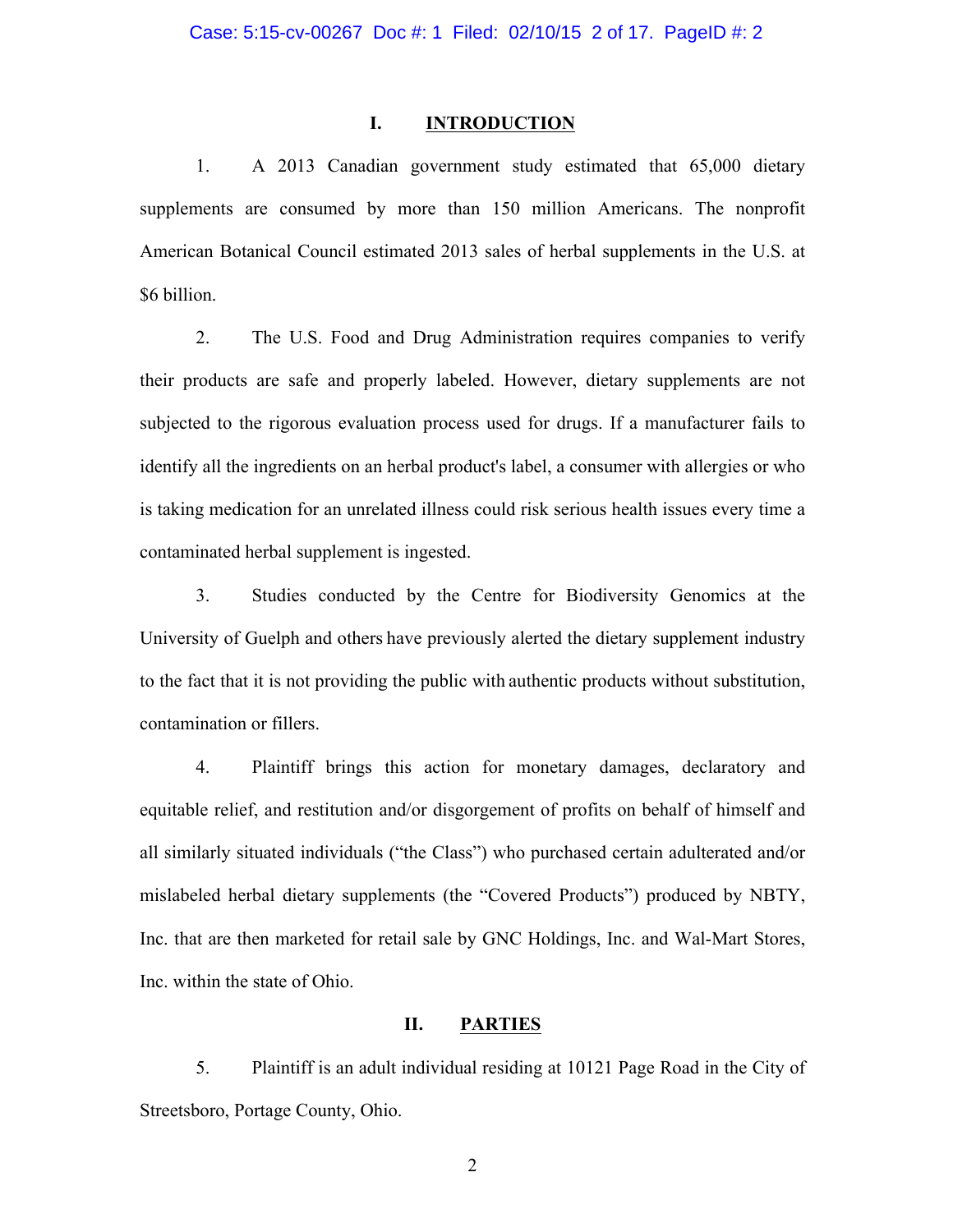#### Case: 5:15-cv-00267 Doc #: 1 Filed: 02/10/15 3 of 17. PageID #: 3

6. Wal-mart Stores, Inc., an Arkansas corporation, is known as America's largest retailer of consumer products.

7. GNC Holdings, Inc., a Pennsylvania corporation, operates the world's leading nutritional-supplements retail chain devoted to items such as vitamins, supplements, minerals, and dietary products.

8. NBTY, Inc., a Delaware company, is the largest nutritional supplement manufacturer and distributor in the United States.

#### **III. JURISDICTION AND VENUE**

9. This Court has original jurisdiction under Federal Rule of Civil Procedure (F.R.C.P.) 57; 28 U.S.C. §§ 1332, 1367 and 2201. In particular, 28 U.S.C.A. § 1332(d), as amended by the Class Action Fairness Act of 2005, confers jurisdiction in that: (1) this action is a class action in which one or more members of a class of Plaintiff is a citizen of a state different from the defendants; (2) no defendant is a state, state official, or other governmental entity; (3) the amount in controversy exceeds the sum or value of \$5 million, exclusive of interest and costs; and (4) the proposed class contains at least 100 members in the aggregate.

10. Venue is proper pursuant to 28 U.S.C. § 1391(b) because at least one Defendant conducts business and is subject to the Court's personal jurisdiction within this District and Division, and a substantial part of the events and omissions giving rise to these claims occurred in this District and Division.

# **IV. CHOICE OF LAW**

11. Ohio law governs the claims asserted by Plaintiff on behalf of the Class. Because it seeks to protect the rights and interests of Ohio and other U.S. residents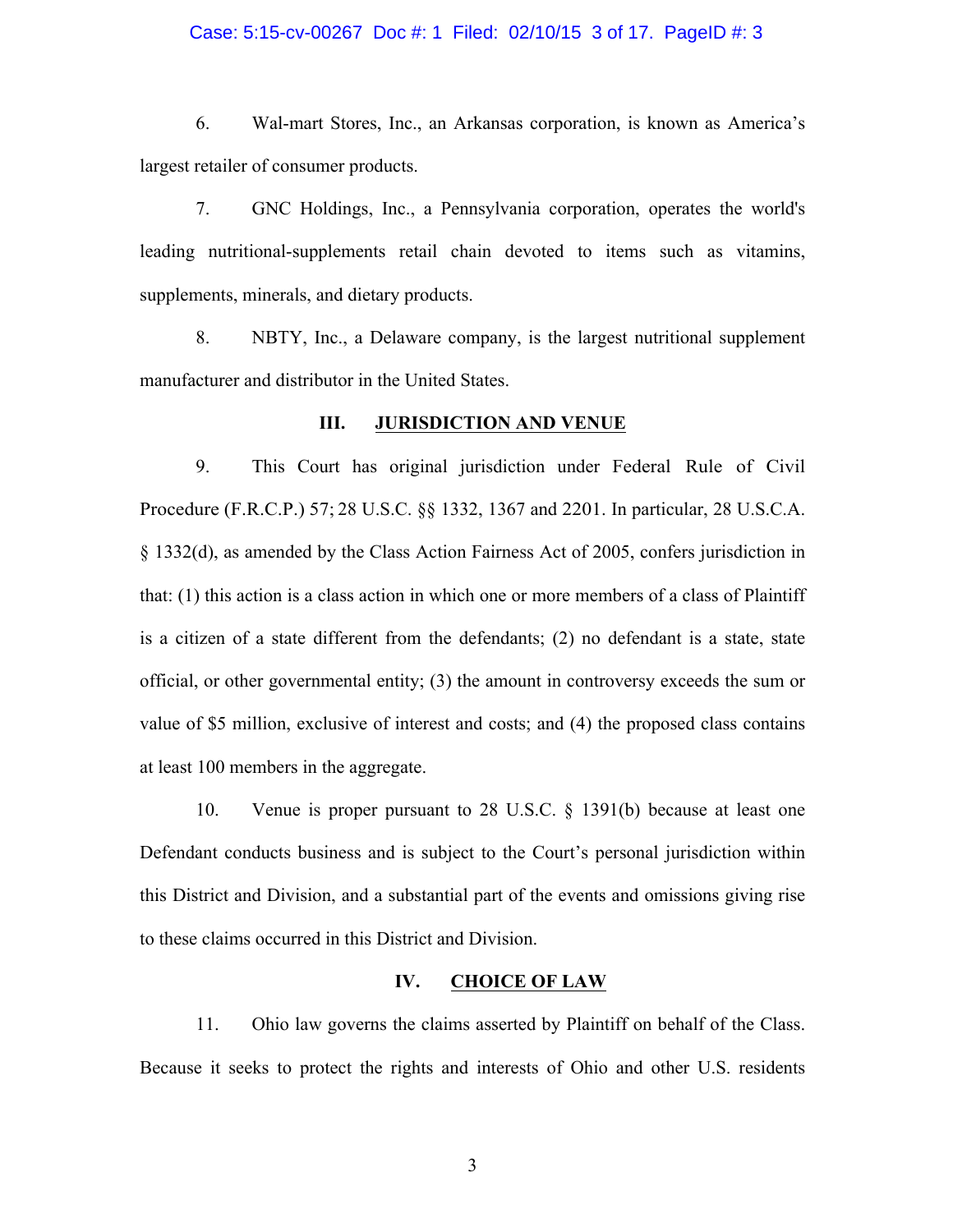#### Case: 5:15-cv-00267 Doc #: 1 Filed: 02/10/15 4 of 17. PageID #: 4

against companies doing business in the State, Ohio has a greater interest in the claims of Plaintiff and the members of the Class than any other State.

12. Ohio has the most significant relationship with Plaintiff and the Class and the events and occurrences that form the basis of their claims. Defendants manufacture, market, distribute and/or sell the Covered Products in Ohio for ultimate consumption by its citizens. Plaintiff resides in Portage County, Ohio. He purchased Covered Products in stores operated by GNC Holdings, Inc. and/or Wal-Mart Stores, Inc. within this Court's personal jurisdiction. Thousands of other Ohio residents also purchased Covered Products in this District.

13. Application of Ohio law with respect to Plaintiff and the Class is neither arbitrary nor fundamentally unfair because Ohio has significant contacts and a significant aggregation of contacts that create a state interest in the claims of the Class.

#### **V. FACTUAL ALLEGATIONS**

14. According to the official website of Wal-Mart Stores, Inc.: "Walmart helps people around the world save money and live better -- anytime and anywhere -- in retail stores, online and through their mobile devices." Each week, more than 245 million customers and members visit nearly 11,000 stores under 71 banners in 27 countries and e-commerce websites in 11 countries. With fiscal year 2014 sales of approximately \$473 billion, Walmart employs 2.2 million associates worldwide. A number of these stores (including those frequented by Plaintiff) are located in the state of Ohio within this District.

15. GNC Holdings, Inc. boasts more than 8,500 stores, consisting of some 3,350 company-owned stores in the US, Canada, and Puerto Rico, followed by 3,035 franchised stores in 50-plus countries, and 2,215 store-within-a-store sites in Rite Aid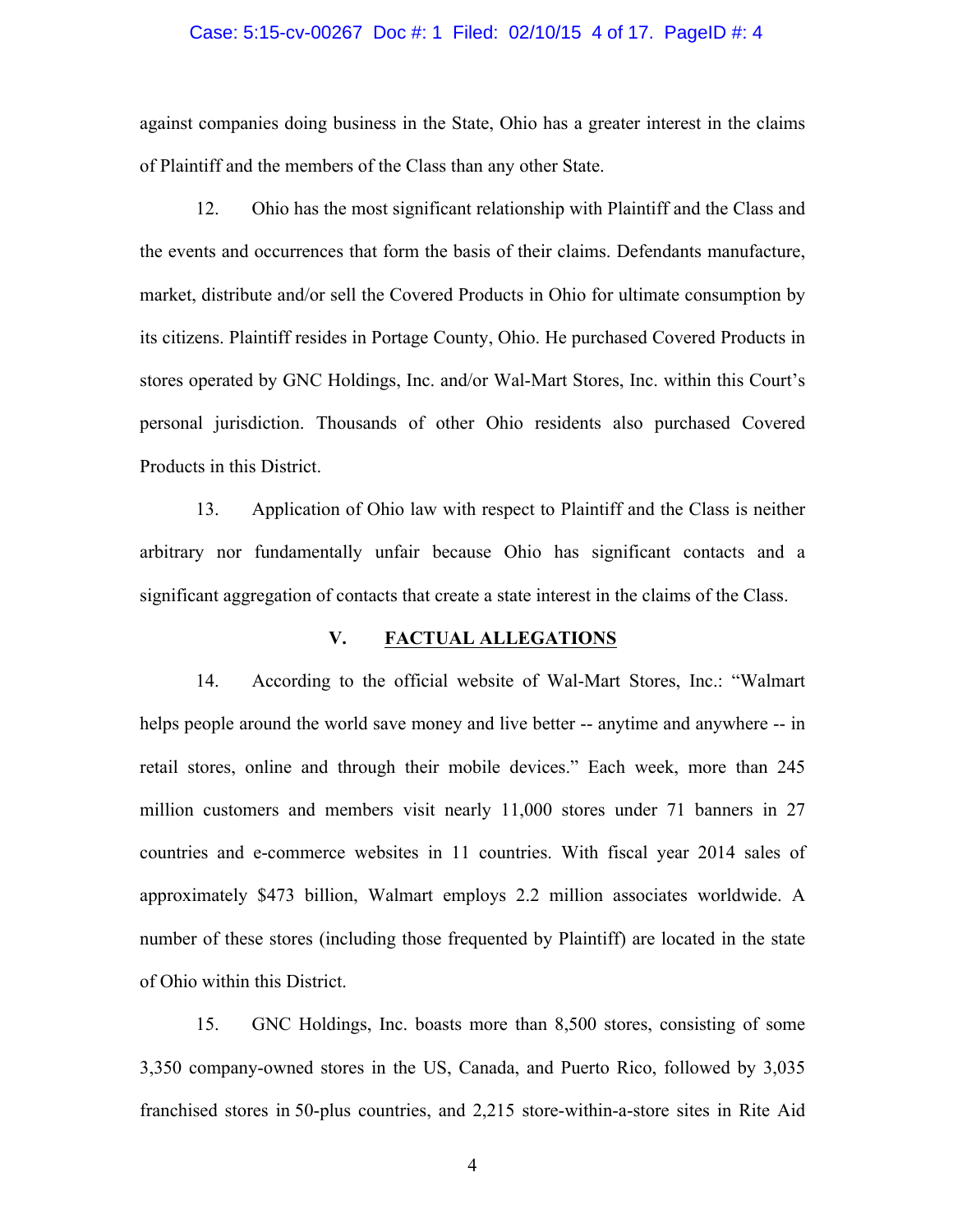#### Case: 5:15-cv-00267 Doc #: 1 Filed: 02/10/15 5 of 17. PageID #: 5

locations. A number of GNC stores (including those frequented by Plaintiff) are located in the state of Ohio within this District.

16. NBTY, Inc. employs over 13,000 associates worldwide. In addition to its Long Island corporate headquarters, NBTY boasts numerous manufacturing, packaging, warehouse, distribution and administration facilities throughout the United States and Canada. The company also maintains overseas offices in the United Kingdom, China, the Netherlands, Spain, South Africa and New Zealand.

17. Upon information and belief, NBTY manufactured the Covered Products for OEM wholesale to GNC Holdings, Inc. and Wal-Mart Stores, Inc., who then relabeled, marketed and distributed the products for retail sale to consumers like Plaintiff in Ohio stores within this District.

18. In an investigation recently conducted by the New York Attorney General's Office, six popular GNC "Herbal Plus" brand dietary supplement products were purchased at four different New York State locations and were then genetically tested five times per sample, yielding 120 results. The supplements tested included GingkoBiloba, St. John's Wort, Ginseng, Garlic, Echinacea, and Saw Palmetto.

19. By using established DNA barcoding technology, analytic testing disclosed that 5 out of 6 types of dietary supplement products tested were either unrecognizable or a substance other than what they claimed to be, and therefore constitute contaminated or substituted products. Twenty-two (22) percent of the tests yielded DNA matching the product label; 33% tested for botanical material other than what was on the label; and 45% yielded no plant DNA at all.

20. Specifically, the Attorney General's testing upon the products purchased revealed the following: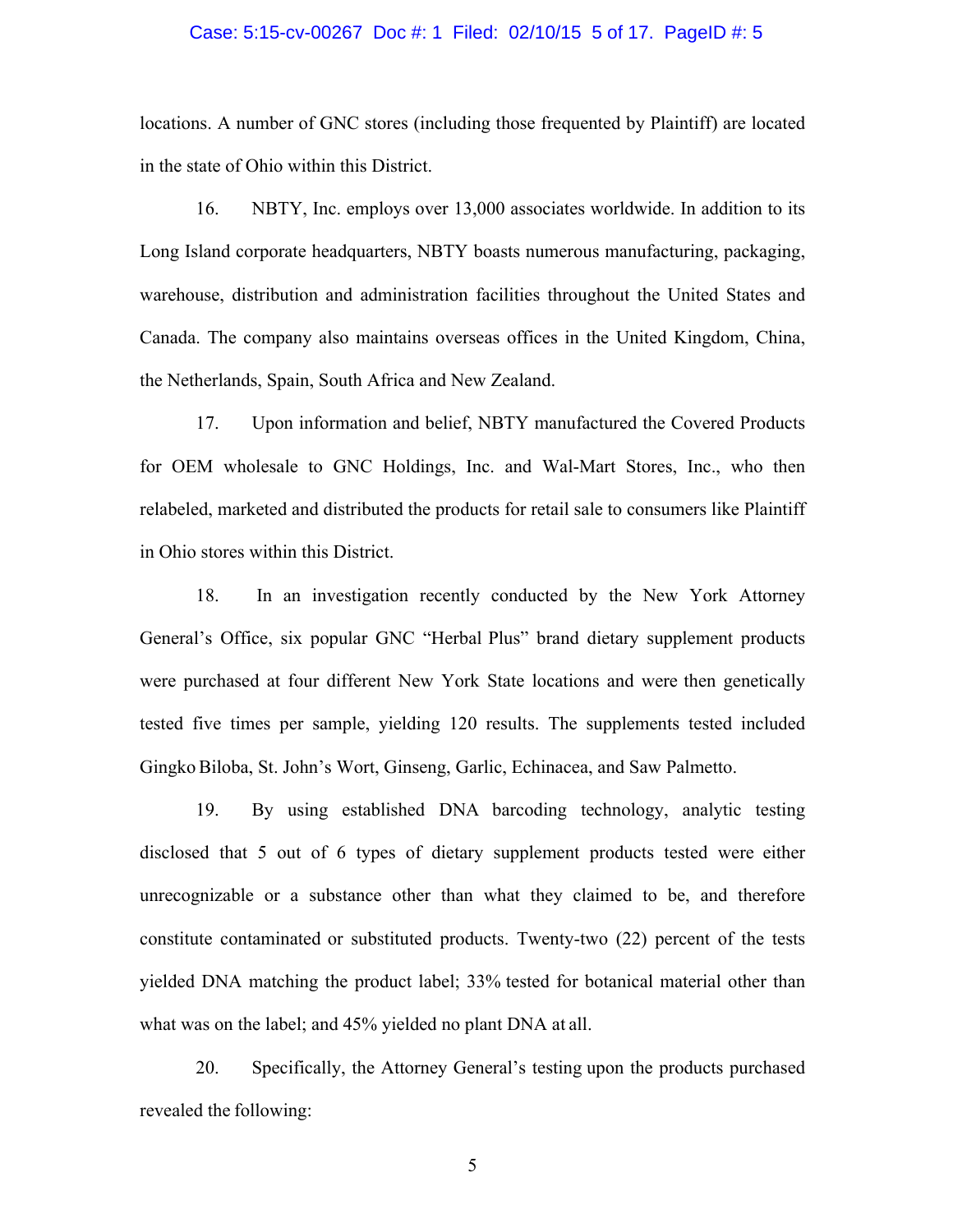**Gingko Biloba.** Negative. No gingko biloba DNA was identified. The only DNA identified was allium (x5), "oryza"(x4)(commonly known as rice), spruce, and asparagaceae. Nine of the tests revealed no plant DNA whatsoever.

**St. John's Wort.** Negative. No St. John's Wort DNA was identified. Of the 20-tests performed, only three identified any DNA, and it included allium, oryza, and dracaena (tropical houseplant).

**Ginseng:** Negative. No ginseng DNA was identified. The testing yielded identification of oryza, dracaena, pinus strobus, wheat/grass, and citrus spp., with 15 of the tests identifying no genetic material at all.

Garlic: Positive. All 20 tests yielded DNA from allium.

**Echinacea:** Negative. Five tests identified oryza DNA, one other yielded the DNA of pinus orranunculacae. Fourteen tests detected no plant DNA of any sort in the product labeled Echinacea.

**Saw Palmetto:** Qualified negative. Only 6 of 20 tests did identify the presence of saw palmetto, but the positive results were principally from one sample. The results did not replicate in the three other samples. One sample demonstrated no plant DNA, another revealed the presence of asparagaceae, and oryza, while a fourth was positive for DNA from the primrose family as well as saw palmetto.

21. In a parallel investigation, the New York Attorney General's Office also

purchased six popular Walmart "Spring Valley" brand dietary supplement products at three different New York State locations and were then genetically tested five times per sample, yielding 90 results. The supplements tested included Gingko Biloba, St. John's Wort, Ginseng, Garlic, Echinacea, and Saw Palmetto.

22. By using established DNA barcoding technology, analytic testing disclosed that all of the tested dietary supplement products were either unrecognizable or a substance other than what they claimed to be, and therefore fairly constitute contaminated or substituted products. Four (4) percent of the tests yielded DNA matching the product label; 40% tested for botanical material other than what was on the label; and 56% yielded no plant DNA at all.

23. Specifically, the Attorney General's testing upon the products purchased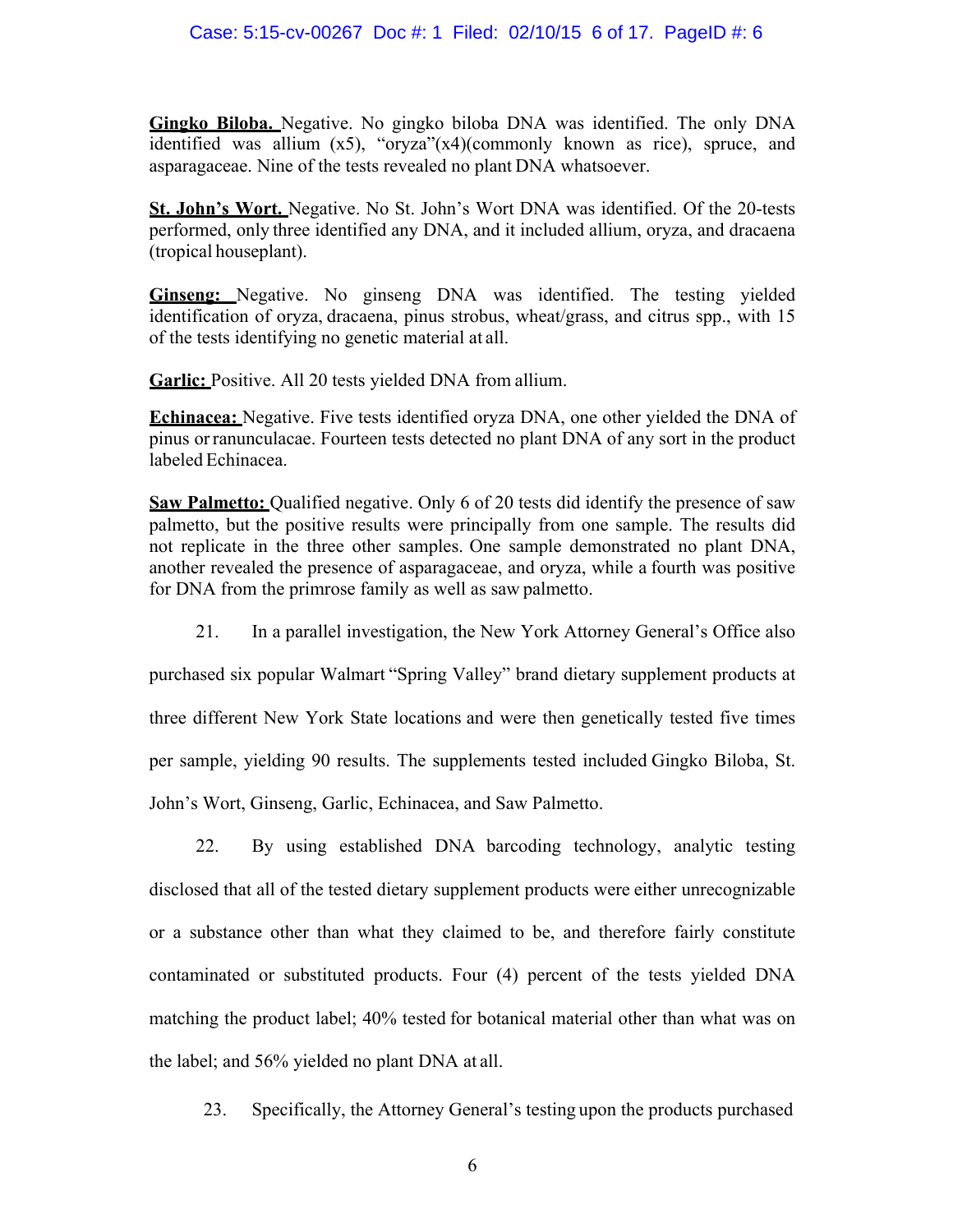revealed the following:

**Gingko Biloba.** Negative. No gingko biloba DNA was identified. The only DNA identified was "oryza" (commonly known as rice) in 6 of the fifteen tests, with other tests identifying dracaena (a tropical houseplant), mustard, wheat, and radish. Four of the tests revealed no plant DNA whatsoever.

**St. John's Wort.** Negative. No St. John's Wort DNA was identified. Of the 15-tests performed, only four identified any DNA, and it included allium, oryza (x2), and cassava (garlic, rice, and a tropical root crop).

**Ginseng:** Negative. No ginseng DNA was identified. The testing yielded identification of oryza, dracaena, pinus strobus, wheat/grass, and citrus spp., with 10 of the tests identifying no genetic material at all.

**Garlic:** Qualified negative. While one of 15 tests did identify the presence of allium, it was clearly not predominate. The other tests identified oryza (x6), and pinus spp. Genetic material of palm, dracaena, wheat, and oryza was located, with only 1/15 of the tests identifying allium as present in the product. Ten of the 15- tests showed no identifiable genetic plant material.

**Echinacea:** Negative. No plant genetic material of any sort was identified in the product labeled Echinacea.

**Saw Palmetto:** Qualified negative. Three of 15 tests did identify the presence of saw palmetto, but it did not predominate. Three tests identified allium DNA, and six other tests identified the presence of oryza. Four tests were unable to identify any botanic DNA in the samples.

24. In the last four years, Plaintiff has purchased the following Covered Products from a GNC or Wal-Mart store in the Eastern Division of the Northern District of Ohio: Gingko Biloba, Garlic, Echinacea and Saw Palmetto.

25. At the time of each purchase, Plaintiff relied upon the representations made by Defendants on the product labeling for the Covered Products. Most germane to this litigation are representations that the Covered Products contain the herbal supplements advertised.

26. Contrary to these material representations, the New York Attorney General's study revealed that the Covered Products lacked most of the herbal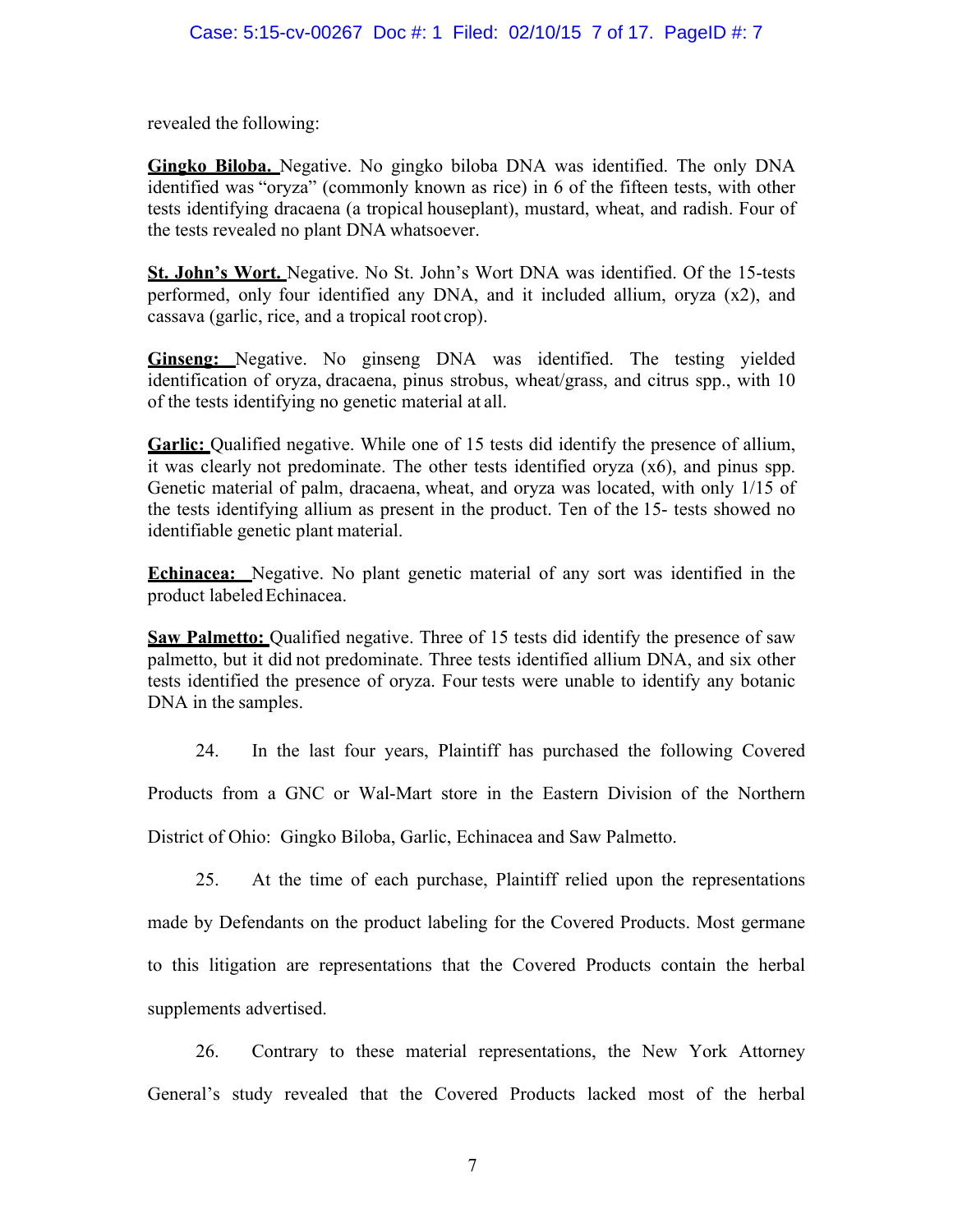#### Case: 5:15-cv-00267 Doc #: 1 Filed: 02/10/15 8 of 17. PageID #: 8

supplements identified on the label. In addition, Defendants failed to disclose certain harmful contaminants found in the same study. Had Plaintiff known about Defendants' product mislabeling and ingredient adulteration, he would not have purchased any of the Covered Products.

# **VI. CLASS ACTION ALLEGATIONS**

27. Plaintiff brings this lawsuit as a class action on behalf of himself and all similarly situated Ohio consumers as members of a proposed Class pursuant to FRCP  $23(b)(1),(2)$  and (3). The Class is defined as:

All persons who purchased any Covered Product from a retail store owned, operated or franchised by GNC Holdings, Inc. or Wal-Mart Stores, Inc. in the State of Ohio after March 1, 2011 (the "Class").

28. The following persons shall be excluded from the Class: (1) GNC Holdings, Inc. and its subsidiaries, affiliates, officers and employees; (2) Wal-Mart Stores, Inc. and its subsidiaries, affiliates, officers and employees; (3) NBTY, Inc. and its subsidiaries, affiliates, officers and employees; (4) all Persons who make a timely election to be excluded from the proposed Class; (5) governmental entities; and (6) the judge(s) to whom this case is assigned and any immediate family members thereof.

29. In addition, all claims for personal injury, wrongful death and emotional distress are excluded from the Class.

30. Plaintiff reserves the right to redefine the Class prior to certification.

31. Based upon the allegations of the Complaint, this action satisfies the ascertainability, numerosity, commonality, typicality, adequacy, predominance, and superiority requirements for class certification.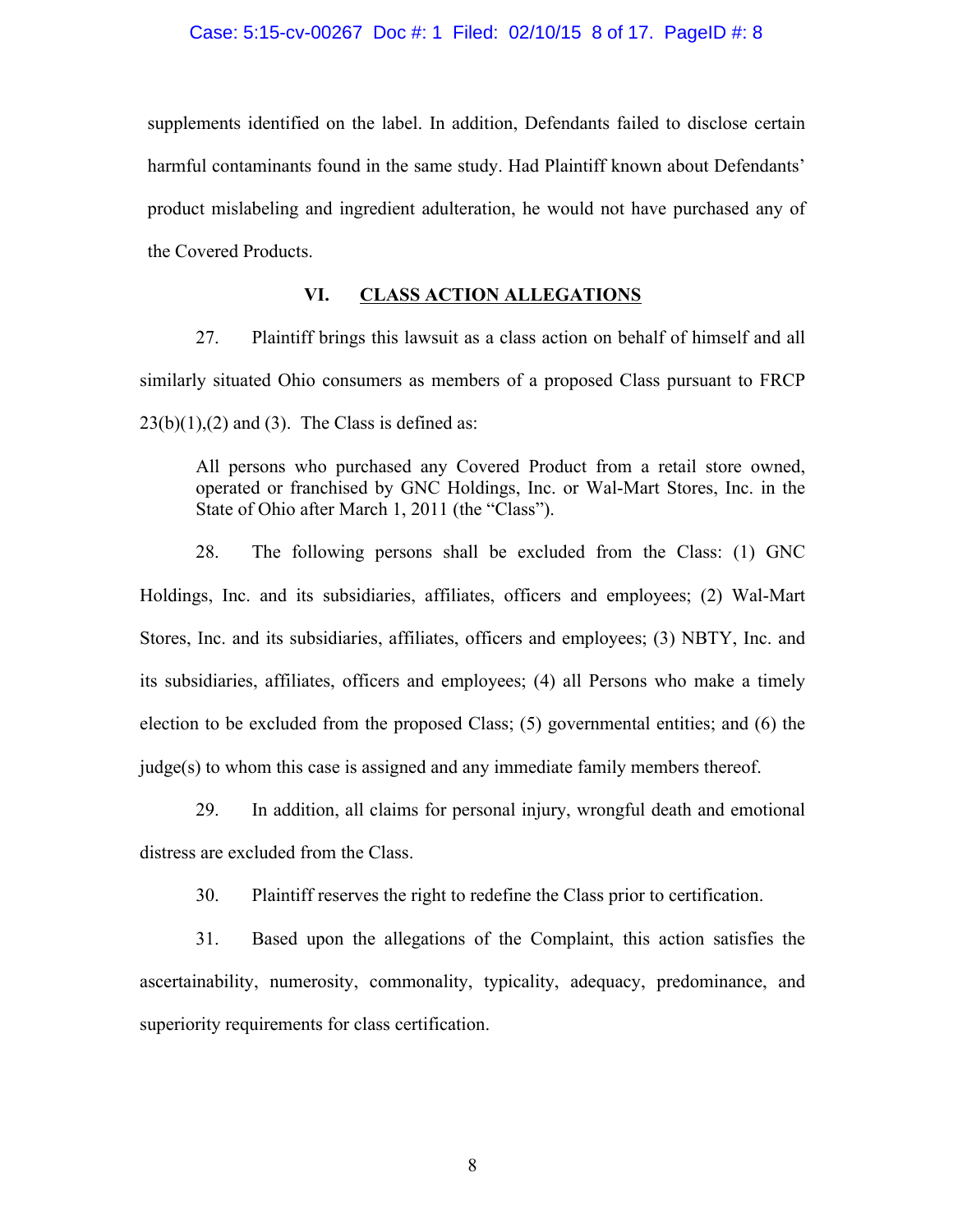### **Ascertainability and Numerosity**

32. Although the exact number of Class members is uncertain and can only be ascertained through appropriate discovery, Plaintiff is informed and reasonably believes that the number of injured consumers who qualify for Class membership is in the thousands, such that joinder is impracticable.

33. The Class is composed of an easily ascertainable, self-identifying set of individuals who purchased a Covered Product from a retail store owned, operated or franchised by GNC Holdings, Inc. or Wal-Mart Stores, Inc. in the State of Ohio on or after March 1, 2011.

# **Typicality**

34. The claims of the representative Plaintiff are typical of the claims of the Class in that, like all Class members, Plaintiff has been damaged by purchasing certain adulterated and/or mislabeled herbal dietary supplements manufactured, marketed, distributed and/or sold by Defendants in Ohio.

35. The factual bases for Defendants' misconduct is common to all Class members and represents a common thread of misconduct resulting in injury to all members of the Class.

#### **Predominance of Common Issues**

36. There are numerous questions of law and fact common to Plaintiff and the Class. The following liability issues predominate over questions affecting individual Class members:

37. Whether GNC Holdings, Inc. and/or Wal-Mart Stores, Inc. misrepresented the contents of the Covered Products in their product labeling;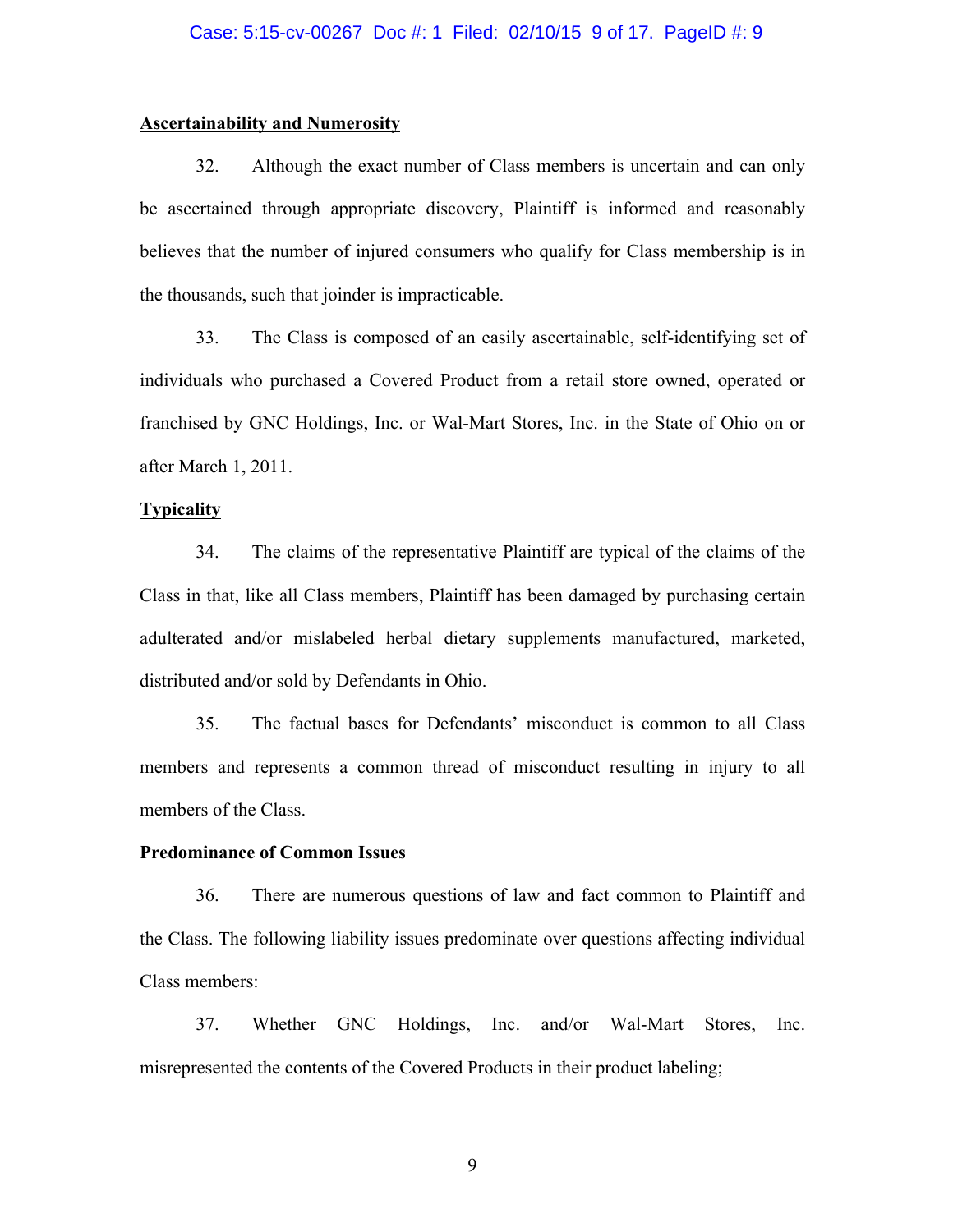#### Case: 5:15-cv-00267 Doc #: 1 Filed: 02/10/15 10 of 17. PageID #: 10

38. Whether GNC Holdings, Inc. and/or Wal-Mart Stores, Inc. failed to disclose the presence of certain contaminants in the Covered Products' ingredients when they had an affirmative legal duty to disclose them;

39. Whether GNC Holdings, Inc. and/or Wal-Mart Stores, Inc. represented the Covered Products were of a particular standard, quality or grade which they were not;

40. Whether NBTY, Inc. supplied the Covered Products to GNC Holdings, Inc. and/or Wal-Mart Stores, Inc. in accordance with certain ingredient representations relied upon by said retailers that were untrue when made;

41. Whether GNC Holdings, Inc. and/or Wal-Mart Stores, Inc. advertised and/or offered for sale in Ohio any Covered Product that was defective in the manner alleged without clearly and unequivocally indicating the defect and/or with intent not to sell the Covered Product as advertised;

42. Whether Defendants knew or should have known of the defects in the Covered Products and chose to conceal those facts;

43. Whether the facts Defendants misrepresented and/or concealed were material;

44. Whether, as a result of Defendants' misrepresentation and/or concealment of material facts, Plaintiff and the Class acted to their detriment by purchasing the Covered Products;

45. Whether Plaintiff and the Class suffered a loss as the result of Defendants' misrepresentation and/or concealment of material facts;

46. Whether Defendants' conduct constitutes a violation of Ohio's Consumer Sales Practices Act;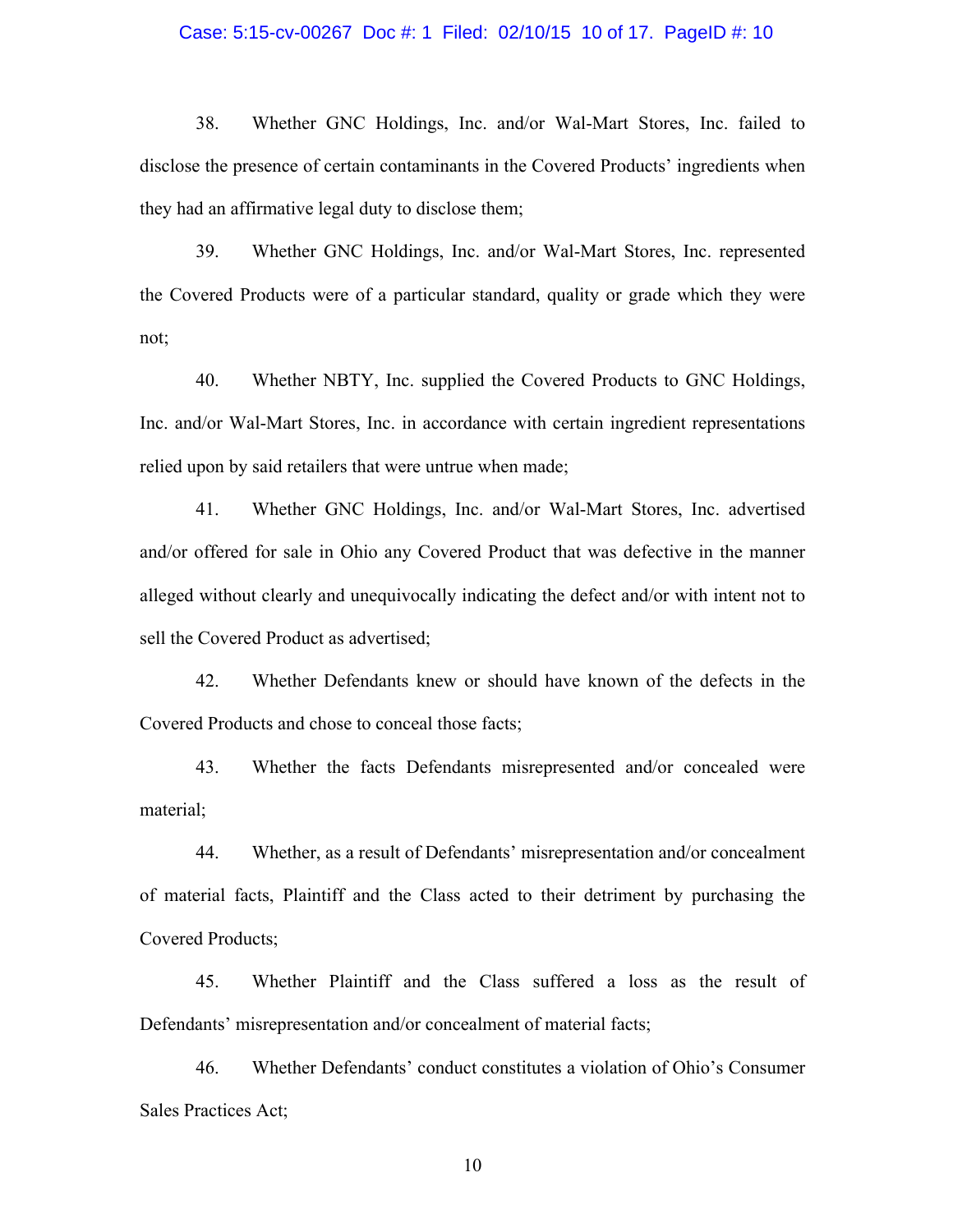#### Case: 5:15-cv-00267 Doc #: 1 Filed: 02/10/15 11 of 17. PageID #: 11

47. Whether Defendants' conduct constitutes a violation of Ohio's Deceptive Trade Practices Act;

48. Whether Defendants were unjustly enriched at the expense of Plaintiff and the Class;

49. Whether Defendants should be declared financially responsible for notifying all Class members of the defects with the Covered Products;

50. Whether (and to what extent) Plaintiff and the Class are entitled to compensatory, exemplary, and statutory damages; and

51. Whether Defendants should be ordered to disgorge, for the benefit of the Class, all or part of the ill-gotten profits received from the sale of the defective Covered Products, and/or to make full restitution to Plaintiff and Class members.

#### **Adequacy**

52. Plaintiff will fairly and adequately protect the interests of the Class. He has also retained counsel with substantial experience in prosecuting consumer class actions.

53. Plaintiff and his counsel are committed to prosecuting this action vigorously on behalf of the Class and have the financial resources to do so. Neither Plaintiff nor counsel has any interests adverse to those of the Class.

54. Plaintiff and Class members have suffered harm and damages as a result of Defendants' unlawful and wrongful conduct. A class action is superior to other available methods for the fair and efficient adjudication of their controversy. Because litigation costs exceed compensable damages, individual actions are not a viable option.

55. Absent a class action, Plaintiff and Class members will continue to incur damages and Defendants' misconduct will continue without remedy. Class treatment of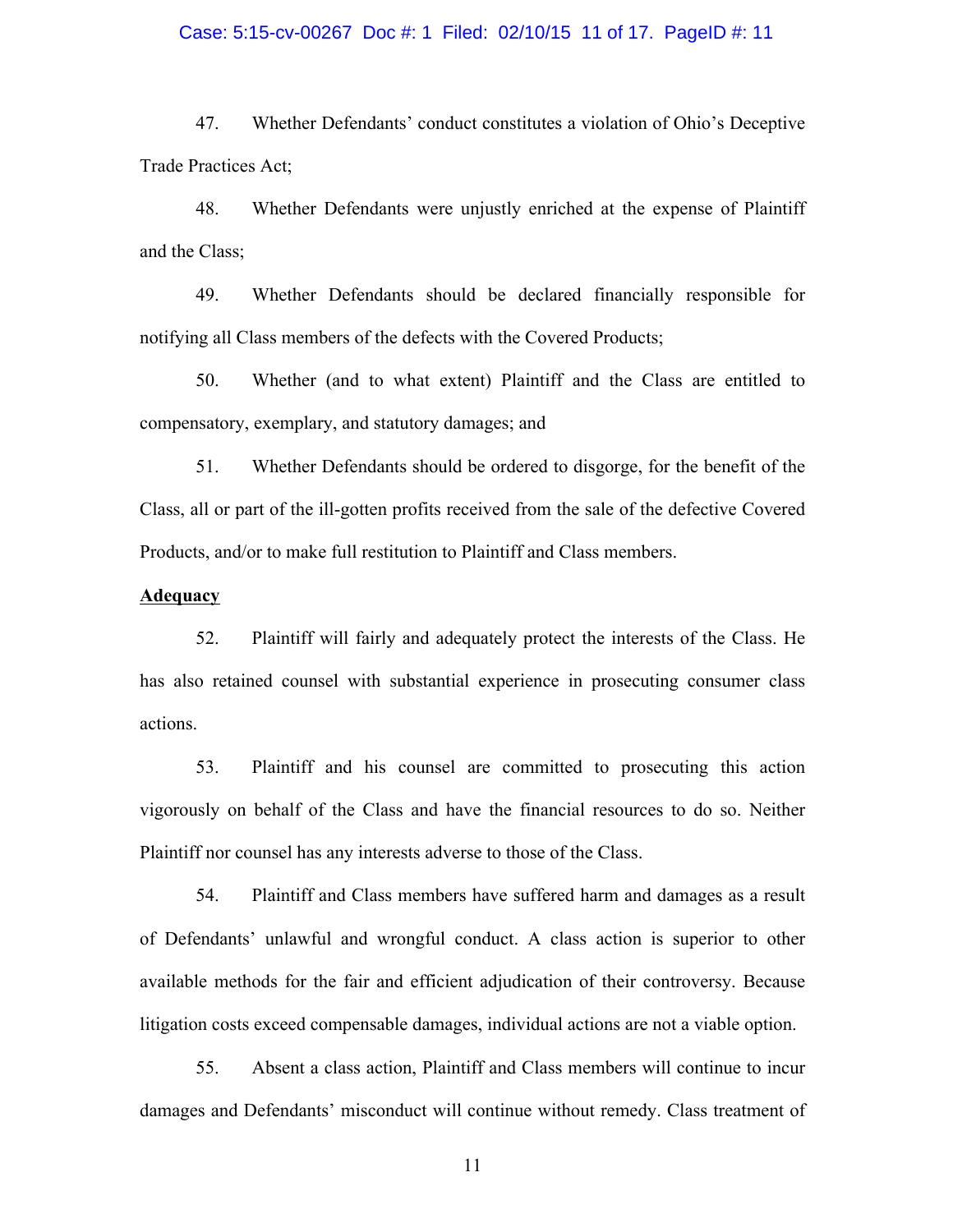common questions of law and fact would also be superior to multiple individual actions or piecemeal litigation in that Class treatment will conserve the resources of the courts and litigants, and will promote consistency and efficiency of adjudication.

### **VII. CLAIMS FOR RELIEF**

# **FIRST CLAIM FOR RELIEF**

#### **Violation of Consumer Sales Practices Act, O.R.C. § 1345 et seq. ("CSPA")**

56. Plaintiff hereby incorporates by reference the allegations contained in the preceding paragraphs of this Complaint.

57. Defendants are both "persons" and "suppliers" as defined by CSPA §§ 1345.01(B) and (C).

58. Plaintiff and Class members are "consumers" within the meaning of CSPA § 1345.01(D).

59. Plaintiff's purchase of each Covered Product constitutes a "consumer transaction" as defined in CSPA  $\S$  1345.01(A).

60. Pursuant to 28 U.S.C. § 2201, Plaintiff seeks a declaratory judgment that Defendants have violated the CSPA's proscription against misrepresenting the characteristics, use, benefit, or quality of goods by affirmatively representing and/or actively concealing to Plaintiff, Class members, and everyone in the chain of distribution (including its broadly disseminated marketing and advertising) that:

(i) the Covered Products contain a potent and effective quantity of herbal supplements when, in fact, the New York Attorney General's study showed they do not;

(ii) the Covered Products do not contain the dangerous contaminants identified in the same study.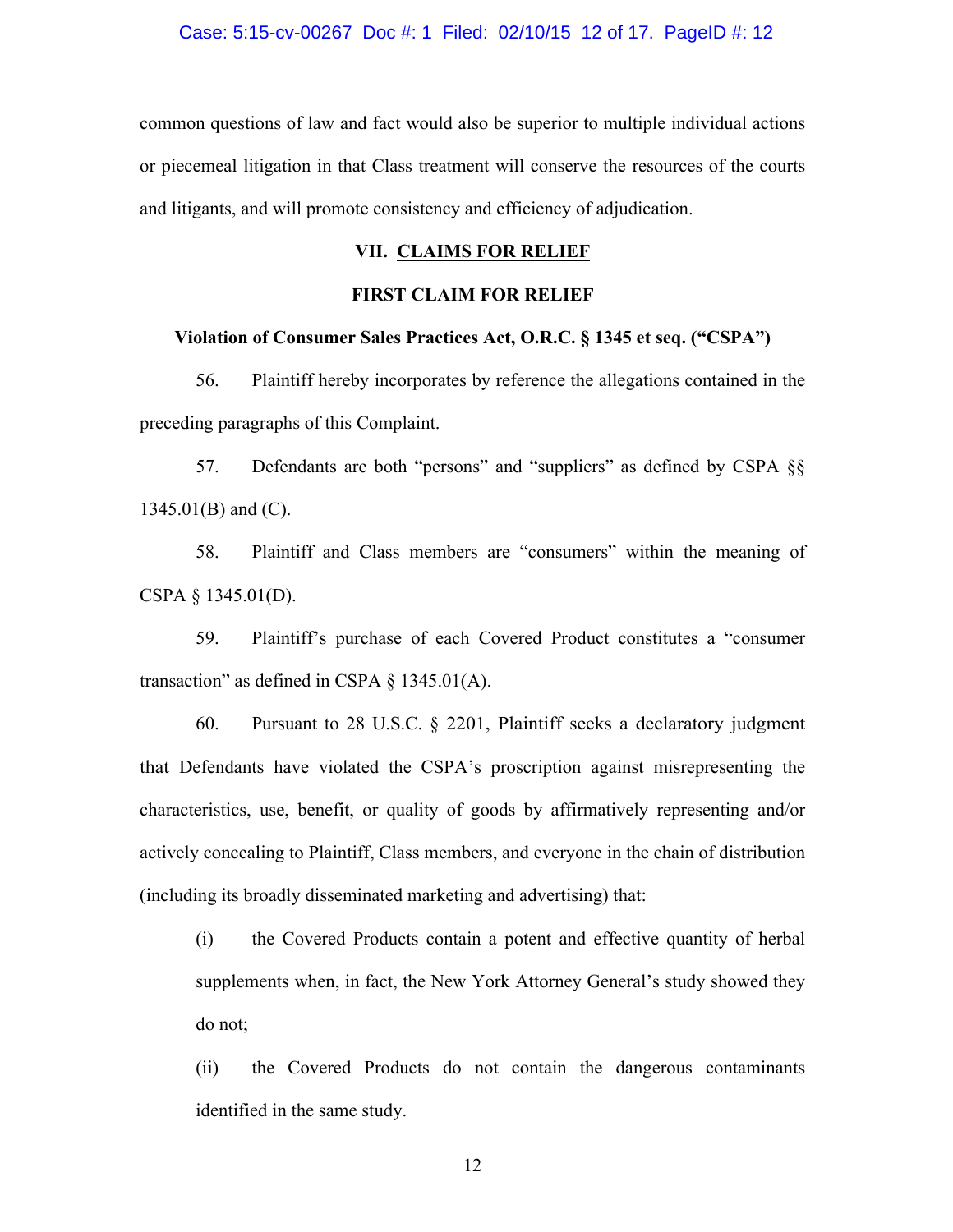#### Case: 5:15-cv-00267 Doc #: 1 Filed: 02/10/15 13 of 17. PageID #: 13

61. Defendants' misrepresentation and/or active concealment of the foregoing material facts violates: (a) CSPA  $\S$  1345.02(B)(1)'s proscription against representing products have certain performance characteristics, uses, or benefits which they do not have; (b) CSPA  $\S$  1345.02(B)(2)'s proscription against representing products are of a particular standard, quality or grade which they are not; and (c) CSPA § 1345.02(B)(5)'s proscription against supplying products in accordance with a previous representation that was untrue when made.

62. The facts represented and/or concealed by Defendants were material in that a reasonable person would have considered them important in deciding whether or not to purchase the Covered Products.

63. In violation of the CSPA, Defendants' misrepresentations, concealments and deceptive practices were designed to induce Plaintiff and members of the Class to purchase the Covered Products.

64. Defendants intended to do the act that was deceptive and/or fraudulent; namely, to manufacture, market, distribute and/or sell adulterated and/or mislabeled herbal dietary supplements in Ohio.

65. To this day, Defendants continue to violate the CSPA by misrepresenting and/or concealing the defective nature of the Covered Products as alleged herein.

66. Plaintiff, on behalf of himself and all others similarly situated, also demands judgment against Defendants under the CSPA for injunctive relief in the form of: (i) restitution and/or proportional disgorgement of funds paid to Defendants to purchase the Covered Products, (ii) an injunction requiring Defendants to replace the Covered Products free of charge, and (iii) an award of attorneys' fees.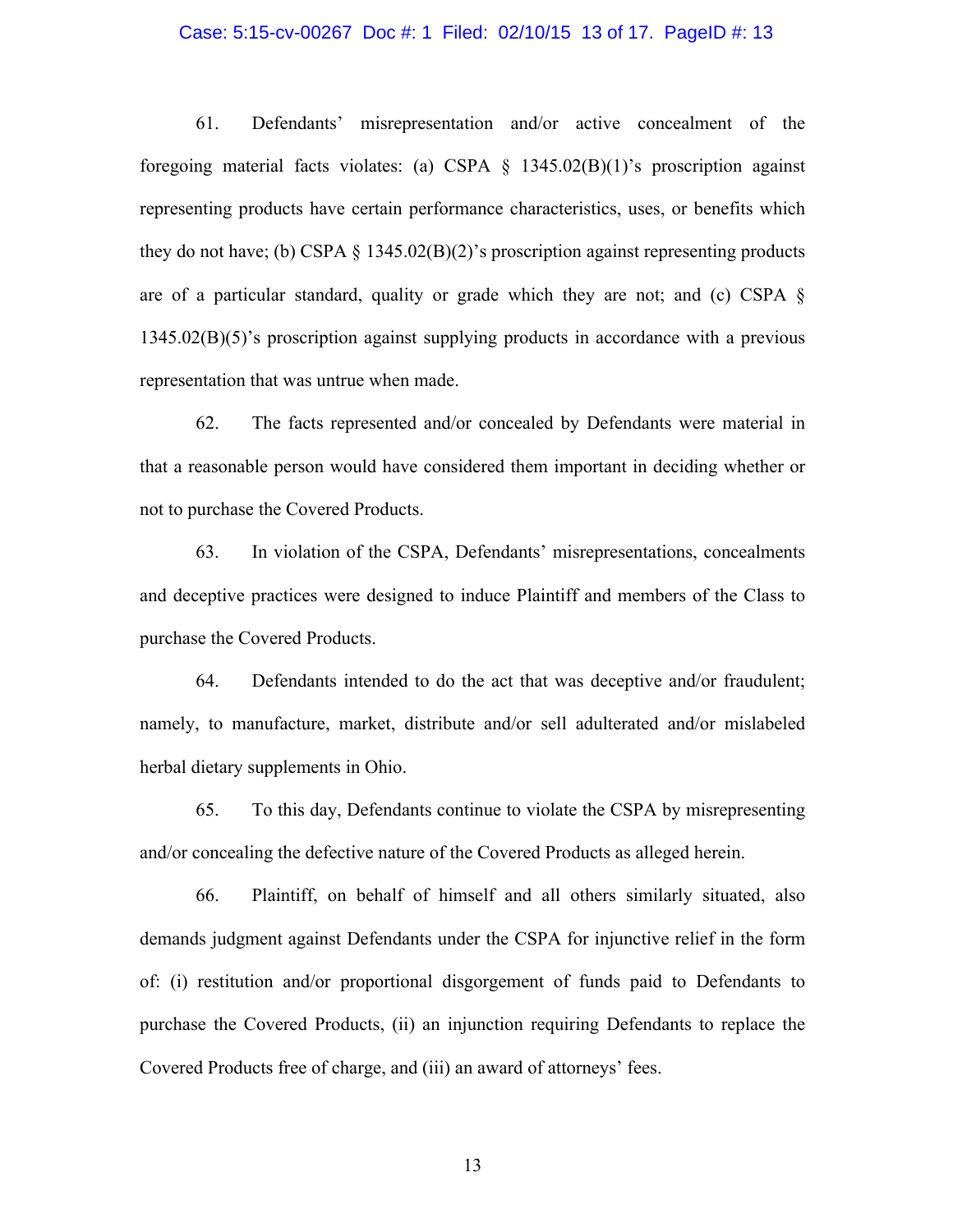#### Case: 5:15-cv-00267 Doc #: 1 Filed: 02/10/15 14 of 17. PageID #: 14

67. Plaintiff and the Class are entitled, under CSPA § 1345.09(A), to rescind each sales transaction or to recover their actual economic damages plus an amount not exceeding \$5,000 dollars in noneconomic damages per person.

68. If Plaintiff prevails, he is also entitled to reasonable attorneys' fees under CSPA § 1345.09(F).

### **SECOND CLAIM FOR RELIEF**

#### **Violation of Deceptive Trade Practices Act, O.R.C. § 4165.01 et seq. ("DTPA")**

69. Plaintiff hereby incorporates by reference the allegations contained in the preceding paragraphs of this Complaint.

70. Defendants and Plaintiff are all "persons" within the meaning and intent of DTPA § 4165.01(D).

71. Pursuant to 28 U.S.C. § 2201, Plaintiff seeks a declaratory judgment that Defendants have violated the DTPA's proscription against misrepresenting the characteristics, use, benefit, or quality of goods by affirmatively representing and/or actively concealing to Plaintiff, Class members, and everyone in the chain of distribution (including its broadly disseminated marketing and advertising) that:

(i) the Covered Products contain a potent and effective quantity of herbal supplements when, in fact, the New York Attorney General's study showed they do not;

(ii) the Covered Products do not contain the dangerous contaminants identified in the same study.

72. Defendants' misrepresentation and/or active concealment of the foregoing material facts violates: (a) DTPA  $\S$  4165.02(A)(7)'s proscription against representing products have certain performance characteristics, uses, or benefits which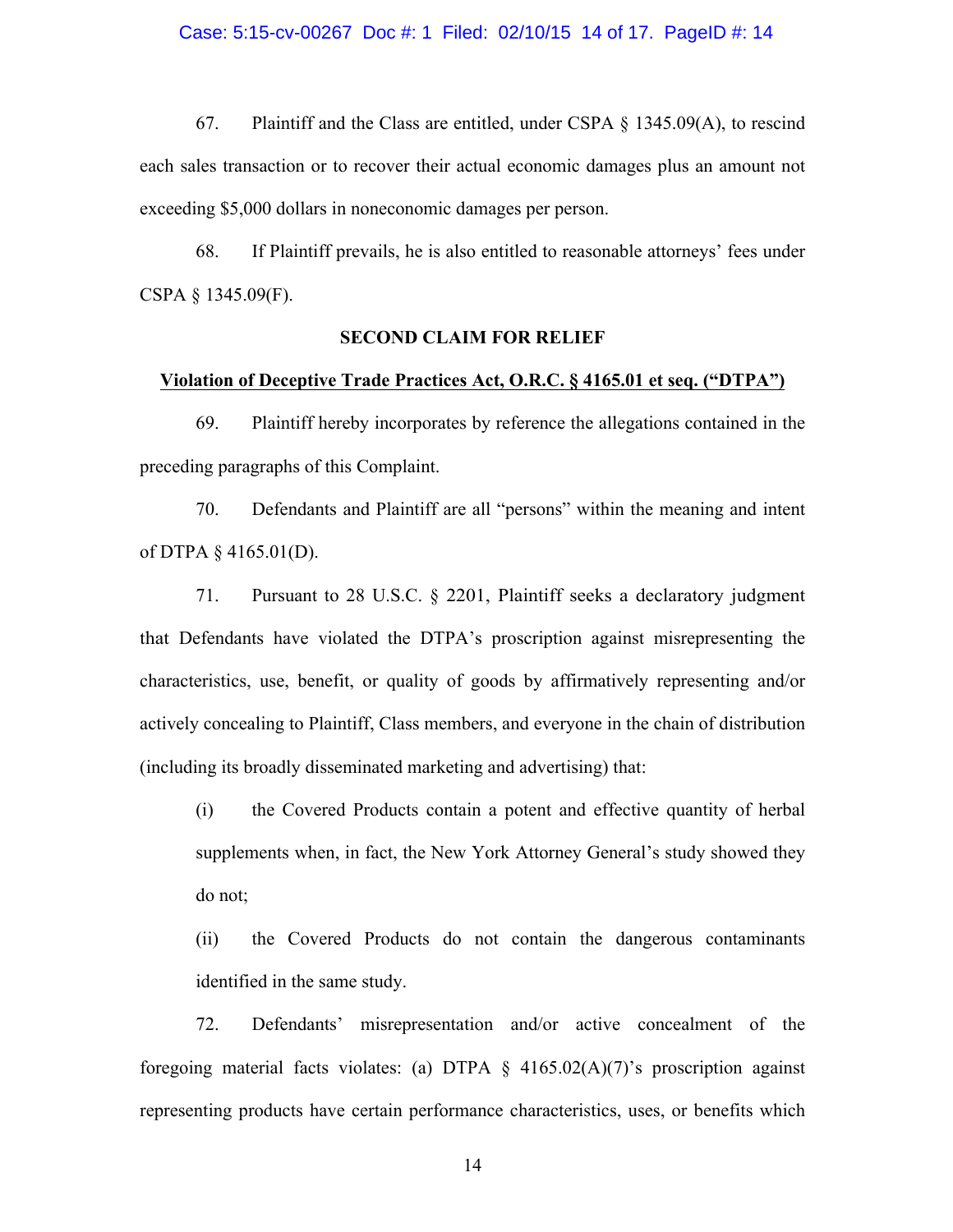#### Case: 5:15-cv-00267 Doc #: 1 Filed: 02/10/15 15 of 17. PageID #: 15

they do not have; (b) DTPA  $\S$  4165.02(A)(9)'s proscription against representing products are of a particular standard, quality or grade which they are not; and (c) DTPA  $§$  4165.02(A)(11)'s proscription against advertising goods with intent not to sell them as advertised.

73. The facts represented and/or concealed by Defendants were material in that a reasonable person would have considered them important in deciding whether or not to purchase the Covered Products.

74. In violation of the DTPA, Defendants' misrepresentations, concealments and deceptive practices were designed to induce Plaintiff and members of the Class to purchase the Covered Products.

75. Defendants intended to do the act that was deceptive; namely, to manufacture, market, distribute and/or sell adulterated and/or mislabeled herbal dietary supplements in Ohio.

76. Defendants continue to violate the DTPA by misrepresenting and/or concealing the defective nature of the Covered Products.

77. Plaintiff, on behalf of himself and all others similarly situated, demands judgment against Defendants under the DTPA for injunctive relief in the form of: (i) restitution and/or proportional disgorgement of funds paid to Defendants to purchase the Covered Products, (ii) an injunction requiring Defendants to replace the Covered Products free of charge, and (iii) an award of attorneys' fees.

78. Plaintiff and the putative Class are entitled, under DTPA § 4165.03(A), to obtain appropriate injunctive relief and/or to recover their actual economic damages caused by Defendants' deceptive trade practices.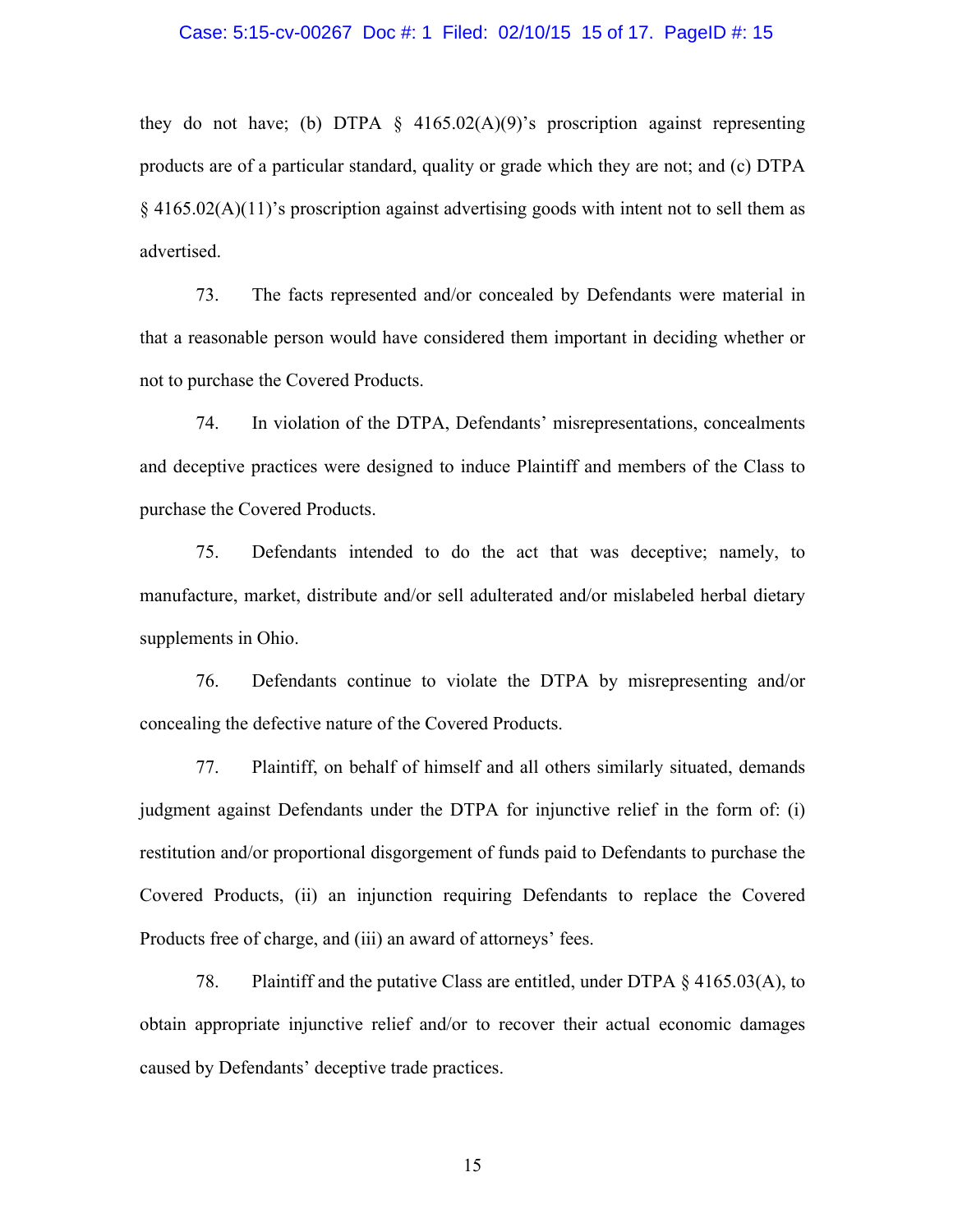#### Case: 5:15-cv-00267 Doc #: 1 Filed: 02/10/15 16 of 17. PageID #: 16

79. If Plaintiff prevails, he is also entitled to reasonable attorneys' fees under DTPA § 4165.03(B).

# **THIRD CLAIM FOR RELIEF**

#### **Unjust Enrichment**

80. Plaintiff hereby incorporates by reference the allegations contained in the preceding paragraphs of this Complaint. Pursuant to 28 U.S.C. § 2201, Plaintiff seeks a declaratory judgment as follows:

81. That Defendants received monies as a result of Plaintiff's and Class members' purchases of the Covered Products, and wrongfully accepted and retained these benefits to the detriment of Plaintiff and Class members.

82. That Defendants' enrichment at the expense of Plaintiff and Class members was unjust.

83. That, as a result of Defendants' wrongful conduct, Plaintiff and Class members are entitled to restitution from said conduct and/or the institution of a constructive trust disgorging all profits, benefits, and other compensation obtained by Defendants, plus attorneys' fees, costs, and interest thereon.

#### **VIII. RELIEF REQUESTED**

Plaintiff, on behalf of himself and all others similarly situated, requests that the Court enter judgment against Defendants as follows:

84. An order certifying the proposed Class, designating Plaintiff as the named representative, and designating the undersigned as Class Counsel;

85. A declaratory judgment that Defendants are liable to Plaintiff and the Class for violation of Ohio's Consumer Sales Practices Act, Ohio's Deceptive Trade Practices Act, and for unjust enrichment at common law.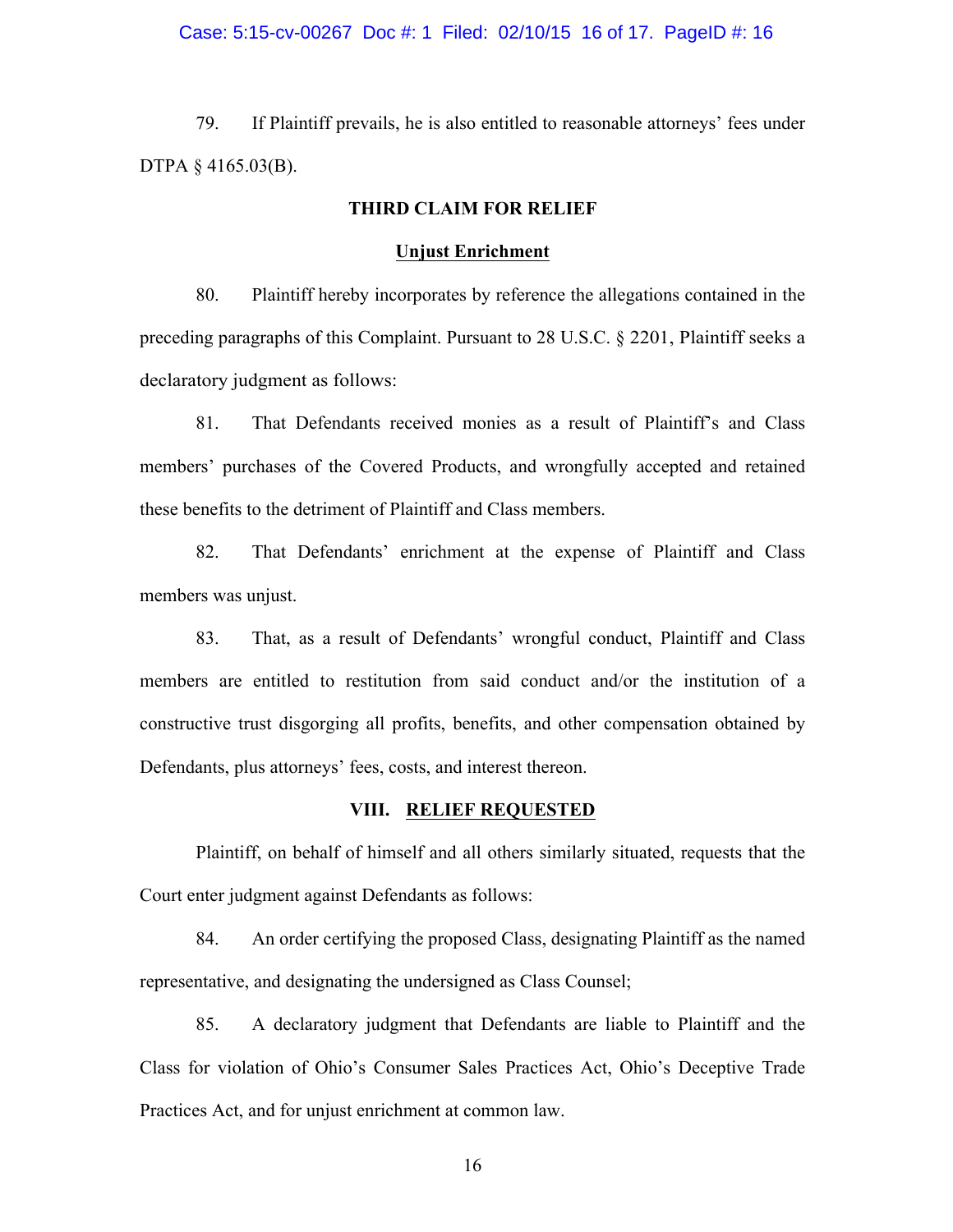#### Case: 5:15-cv-00267 Doc #: 1 Filed: 02/10/15 17 of 17. PageID #: 17

86. A declaration that Defendants are financially responsible for notifying all Class members of the defects in the Covered Products;

87. An order enjoining Defendants from further unfair and deceptive advertising, marketing, distribution, and sales practices with respect to the Covered Products;

88. An award to Plaintiff and the Class of compensatory, exemplary, and statutory treble damages, including interest thereon, in an amount to be proven at trial;

- 89. A declaration that Defendants must disgorge, for the benefit of the Class, all or part of the ill-gotten profits received from the sale of the Covered Products, or to make full restitution to Plaintiff and the members of the Class;
	- 90. An award of attorneys' fees and costs, as allowed by law;
	- 91. An award of pre- and post-judgment interest, as provided by law;
	- 92. Leave to amend the Complaint to conform to the evidence;

93. Such other or further relief as may be appropriate under the circumstances.

# **DEMAND FOR JURY TRIAL**

94. Plaintiff demands a trial by jury of any and all issues in this action so triable.

Respectfully Submitted,

/s/ *George W. Cochran* George W. Cochran Supreme Court ID No. 0031691 Law Offices of George W. Cochran 1385 Russell Drive Streetsboro, Ohio 44241 Telephone: (330) 626-5600 Facsimile: (330) 230-6136 Email: lawchrist@gmail.com *Attorney for Plaintiff Dave Mager*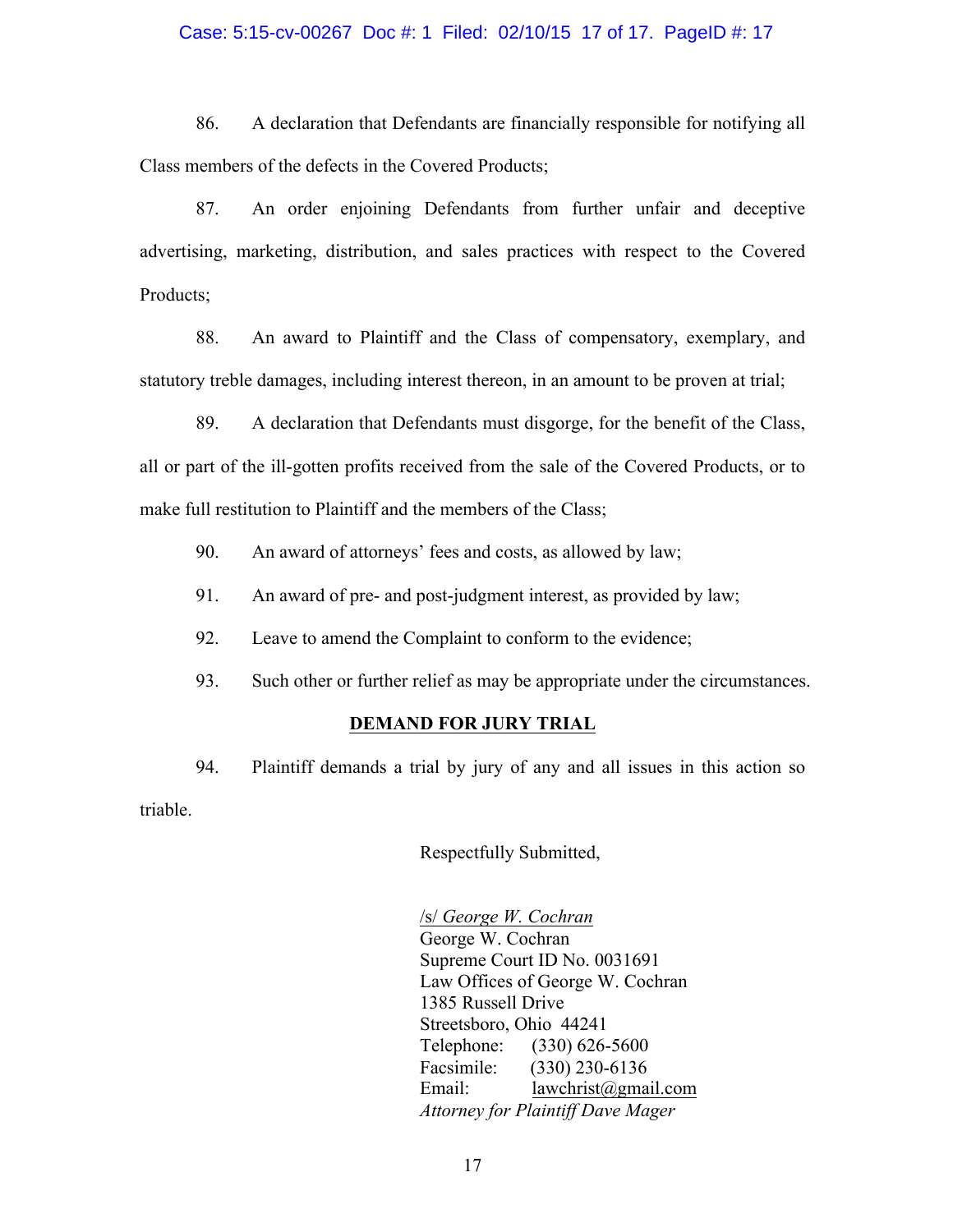# $L_{\rm JS\,44\,~(Rev.~12/12)}$  Case: 5:15-cv-00267  $C$  of  $E$   $\overleftrightarrow{C}$   $\overleftrightarrow{C}$   $\overleftrightarrow{C}$   $\overleftrightarrow{C}$   $\overleftrightarrow{C}$   $\overleftrightarrow{C}$   $\overleftrightarrow{C}$   $\overleftrightarrow{C}$   $\overleftrightarrow{C}$   $\overleftrightarrow{C}$   $\overleftrightarrow{C}$   $\overleftrightarrow{C}$   $\overleftrightarrow{C}$   $\overleftrightarrow{C}$   $\overleftrightarrow{C}$   $\overleftrightarrow{C}$   $\overleftrightarrow{C}$   $\overleftrightarrow{C}$   $\$

The JS 44 civil cover sheet and the information contained herein neither replace nor supplement the filing and service of pleadings or other papers as required by law, except as provided by local rules of court. This form,

| I. (a) PLAINTIFFS<br>DAVE MAGER                                                                                                                                                                                                                      |                                                                                                                                                                                                                                            |                                                                                                                                                                                                                                     | <b>DEFENDANTS</b><br>GNC HOLDINGS, INC.<br>WAL-MART STORES, INC.                                                                                                                   |                                                                                                                                                                      |                                                                                                                                                                                                                                                          |
|------------------------------------------------------------------------------------------------------------------------------------------------------------------------------------------------------------------------------------------------------|--------------------------------------------------------------------------------------------------------------------------------------------------------------------------------------------------------------------------------------------|-------------------------------------------------------------------------------------------------------------------------------------------------------------------------------------------------------------------------------------|------------------------------------------------------------------------------------------------------------------------------------------------------------------------------------|----------------------------------------------------------------------------------------------------------------------------------------------------------------------|----------------------------------------------------------------------------------------------------------------------------------------------------------------------------------------------------------------------------------------------------------|
| (b) County of Residence of First Listed Plaintiff                                                                                                                                                                                                    | (EXCEPT IN U.S. PLAINTIFF CASES)                                                                                                                                                                                                           | <b>PORTAGE</b>                                                                                                                                                                                                                      | NBTY, INC.                                                                                                                                                                         | County of Residence of First Listed Defendant<br>(IN U.S. PLAINTIFF CASES ONLY)                                                                                      | <b>PORTAGE</b>                                                                                                                                                                                                                                           |
|                                                                                                                                                                                                                                                      |                                                                                                                                                                                                                                            |                                                                                                                                                                                                                                     | NOTE:                                                                                                                                                                              | IN LAND CONDEMNATION CASES, USE THE LOCATION OF<br>THE TRACT OF LAND INVOLVED.                                                                                       |                                                                                                                                                                                                                                                          |
| (c) Attorneys (Firm Name, Address, and Telephone Number)<br>Law Office of George W. Cochran, 1385 Russell Drive, Streetsboro, Ohio<br>44241 (330-626-5600)                                                                                           |                                                                                                                                                                                                                                            |                                                                                                                                                                                                                                     | Attorneys (If Known)                                                                                                                                                               |                                                                                                                                                                      |                                                                                                                                                                                                                                                          |
| <b>II. BASIS OF JURISDICTION</b> (Place an "X" in One Box Only)                                                                                                                                                                                      |                                                                                                                                                                                                                                            |                                                                                                                                                                                                                                     |                                                                                                                                                                                    |                                                                                                                                                                      | <b>III. CITIZENSHIP OF PRINCIPAL PARTIES</b> (Place an "X" in One Box for Plaintiff                                                                                                                                                                      |
| 1 U.S. Government<br>Plaintiff                                                                                                                                                                                                                       | <b>1</b> 3 Federal Question<br>(U.S. Government Not a Party)                                                                                                                                                                               |                                                                                                                                                                                                                                     | (For Diversity Cases Only)<br>Citizen of This State                                                                                                                                | <b>DEF</b><br>PTF<br>$\mathbf{X}$ 1<br>$\Box$ 1<br>Incorporated or Principal Place<br>of Business In This State                                                      | and One Box for Defendant)<br>PTF<br>DEF<br>$\Box$ 4<br>$\Box$ 4                                                                                                                                                                                         |
| $\Box$ 2 U.S. Government<br>Defendant                                                                                                                                                                                                                | $\boxtimes$ 4 Diversity                                                                                                                                                                                                                    | (Indicate Citizenship of Parties in Item III)                                                                                                                                                                                       | Citizen of Another State                                                                                                                                                           | 2 Incorporated <i>and</i> Principal Place<br>$\Box$ 2<br>of Business In Another State                                                                                | $\mathbf{\overline{X}}$ 5<br>$\Box$ 5                                                                                                                                                                                                                    |
|                                                                                                                                                                                                                                                      |                                                                                                                                                                                                                                            |                                                                                                                                                                                                                                     | Citizen or Subject of a<br>Foreign Country                                                                                                                                         | <b>3</b> Foreign Nation<br>$\Box$ 3                                                                                                                                  | $\Box$ 6<br>$\Box$ 6                                                                                                                                                                                                                                     |
| <b>IV. NATURE OF SUIT</b> (Place an "X" in One Box Only)<br><b>CONTRACT</b>                                                                                                                                                                          |                                                                                                                                                                                                                                            | <b>TORTS</b>                                                                                                                                                                                                                        | <b>FORFEITURE/PENALTY</b>                                                                                                                                                          | <b>BANKRUPTCY</b>                                                                                                                                                    | <b>OTHER STATUTES</b>                                                                                                                                                                                                                                    |
| $\Box$ 110 Insurance<br>$\Box$ 120 Marine<br>$\Box$ 130 Miller Act<br>$\Box$ 140 Negotiable Instrument<br>$\Box$ 150 Recovery of Overpayment<br>& Enforcement of Judgment<br>151 Medicare Act<br>□ 152 Recovery of Defaulted<br><b>Student Loans</b> | PERSONAL INJURY<br>$\Box$ 310 Airplane<br>□ 315 Airplane Product<br>Liability<br>$\Box$ 320 Assault, Libel &<br>Slander<br>□ 330 Federal Employers'<br>Liability<br>340 Marine                                                             | PERSONAL INJURY<br>$\Box$ 365 Personal Injury -<br>Product Liability<br>367 Health Care/<br>Pharmaceutical<br>Personal Injury<br>Product Liability<br>368 Asbestos Personal<br><b>Injury Product</b>                                | 1 625 Drug Related Seizure<br>of Property 21 USC 881<br>$\Box$ 690 Other                                                                                                           | $\Box$ 422 Appeal 28 USC 158<br>423 Withdrawal<br>28 USC 157<br><b>PROPERTY RIGHTS</b><br>$\Box$ 820 Copyrights<br>□ 830 Patent<br>□ 840 Trademark                   | 375 False Claims Act<br>$\Box$ 400 State Reapportionment<br>$\Box$ 410 Antitrust<br>$\Box$ 430 Banks and Banking<br>$\Box$ 450 Commerce<br>$\Box$ 460 Deportation<br>$\Box$ 470 Racketeer Influenced and<br>Corrupt Organizations<br>480 Consumer Credit |
| (Excludes Veterans)<br>$\Box$ 153 Recovery of Overpayment<br>of Veteran's Benefits<br>$\Box$ 160 Stockholders' Suits<br>190 Other Contract<br>195 Contract Product Liability<br>$\Box$ 196 Franchise                                                 | 345 Marine Product<br>Liability<br>□ 350 Motor Vehicle<br>355 Motor Vehicle<br><b>Product Liability</b><br>360 Other Personal<br>Injury<br>362 Personal Injury -<br>Medical Malpractice                                                    | Liability<br>PERSONAL PROPERTY<br>370 Other Fraud<br>$\Box$ 371 Truth in Lending<br>380 Other Personal<br><b>Property Damage</b><br>385 Property Damage<br>Product Liability                                                        | <b>LABOR</b><br>710 Fair Labor Standards<br>Act<br>720 Labor/Management<br>Relations<br>740 Railway Labor Act<br>751 Family and Medical<br>Leave Act<br>790 Other Labor Litigation | <b>SOCIAL SECURITY</b><br>$\Box$ 861 HIA (1395ff)<br>$\Box$ 862 Black Lung (923)<br>$\Box$ 863 DIWC/DIWW (405(g))<br>□ 864 SSID Title XVI<br>$\Box$ 865 RSI (405(g)) | 490 Cable/Sat TV<br>□ 850 Securities/Commodities/<br>Exchange<br>1 890 Other Statutory Actions<br>$\Box$ 891 Agricultural Acts<br>1 893 Environmental Matters<br>1 895 Freedom of Information<br>Act<br>□ 896 Arbitration                                |
| <b>REAL PROPERTY</b><br>$\Box$ 210 Land Condemnation<br>$\Box$ 220 Foreclosure<br>$\Box$ 230 Rent Lease & Ejectment<br>$\Box$ 240 Torts to Land<br>245 Tort Product Liability<br>290 All Other Real Property                                         | <b>CIVIL RIGHTS</b><br>$\Box$ 440 Other Civil Rights<br>$\Box$ 441 Voting<br>$\Box$ 442 Employment<br>$\Box$ 443 Housing/<br>Accommodations<br>$\Box$ 445 Amer. w/Disabilities<br>Employment<br>$\Box$ 446 Amer. w/Disabilities -<br>Other | <b>PRISONER PETITIONS</b><br><b>Habeas Corpus:</b><br>$\Box$ 463 Alien Detainee<br>$\Box$ 510 Motions to Vacate<br>Sentence<br>530 General<br>535 Death Penalty<br>Other:<br>$\Box$ 540 Mandamus & Other<br>$\Box$ 550 Civil Rights | 791 Employee Retirement<br>Income Security Act<br><b>IMMIGRATION</b><br>$\Box$ 462 Naturalization Application<br>$\Box$ 465 Other Immigration<br>Actions                           | <b>FEDERAL TAX SUITS</b><br>□ 870 Taxes (U.S. Plaintiff<br>or Defendant)<br>□ 871 IRS—Third Party<br>26 USC 7609                                                     | □ 899 Administrative Procedure<br>Act/Review or Appeal of<br><b>Agency Decision</b><br>$\Box$ 950 Constitutionality of<br><b>State Statutes</b>                                                                                                          |
|                                                                                                                                                                                                                                                      | 448 Education                                                                                                                                                                                                                              | 555 Prison Condition<br>560 Civil Detainee -<br>Conditions of<br>Confinement                                                                                                                                                        |                                                                                                                                                                                    |                                                                                                                                                                      |                                                                                                                                                                                                                                                          |
| V. ORIGIN (Place an "X" in One Box Only)<br>$\boxtimes$ 1 Original<br>Proceeding                                                                                                                                                                     | $\square$ 2 Removed from<br>$\Box$ 3<br><b>State Court</b>                                                                                                                                                                                 | Remanded from<br>Appellate Court                                                                                                                                                                                                    | $\Box$ 4 Reinstated or<br>$\Box$ 5 Transferred from<br>Reopened<br>(specify)                                                                                                       | $\Box$ 6 Multidistrict<br>Another District<br>Litigation                                                                                                             |                                                                                                                                                                                                                                                          |
| VI. CAUSE OF ACTION                                                                                                                                                                                                                                  | 28 U.S.C. SECTION 1332<br>Brief description of cause:                                                                                                                                                                                      |                                                                                                                                                                                                                                     | Cite the U.S. Civil Statute under which you are filing (Do not cite jurisdictional statutes unless diversity):                                                                     |                                                                                                                                                                      |                                                                                                                                                                                                                                                          |
| VII. REQUESTED IN<br><b>COMPLAINT:</b>                                                                                                                                                                                                               | ⊠<br>UNDER RULE 23, F.R.Cv.P.                                                                                                                                                                                                              | CHECK IF THIS IS A CLASS ACTION                                                                                                                                                                                                     | False advertising in product labeling, in violation of Ohio consumer fraud statutes<br><b>DEMAND \$</b>                                                                            | <b>JURY DEMAND:</b>                                                                                                                                                  | CHECK YES only if demanded in complaint:<br>$\times$ Yes<br>$\Box$ No                                                                                                                                                                                    |
| VIII. RELATED CASE(S)<br><b>IF ANY</b>                                                                                                                                                                                                               | (See instructions):                                                                                                                                                                                                                        | <b>JUDGE</b>                                                                                                                                                                                                                        |                                                                                                                                                                                    | DOCKET NUMBER                                                                                                                                                        |                                                                                                                                                                                                                                                          |
| <b>DATE</b><br>02/09/2015                                                                                                                                                                                                                            |                                                                                                                                                                                                                                            | SIGNATURE OF ATTORNEY OF RECORD<br>/s/ George W. Cochran                                                                                                                                                                            |                                                                                                                                                                                    |                                                                                                                                                                      |                                                                                                                                                                                                                                                          |
| <b>FOR OFFICE USE ONLY</b><br><b>RECEIPT#</b>                                                                                                                                                                                                        | <b>AMOUNT</b>                                                                                                                                                                                                                              | <b>APPLYING IFP</b>                                                                                                                                                                                                                 | <b>JUDGE</b>                                                                                                                                                                       | MAG. JUDGE                                                                                                                                                           |                                                                                                                                                                                                                                                          |
| <b>Print</b>                                                                                                                                                                                                                                         | <b>Save As</b>                                                                                                                                                                                                                             |                                                                                                                                                                                                                                     |                                                                                                                                                                                    |                                                                                                                                                                      | <b>Reset</b>                                                                                                                                                                                                                                             |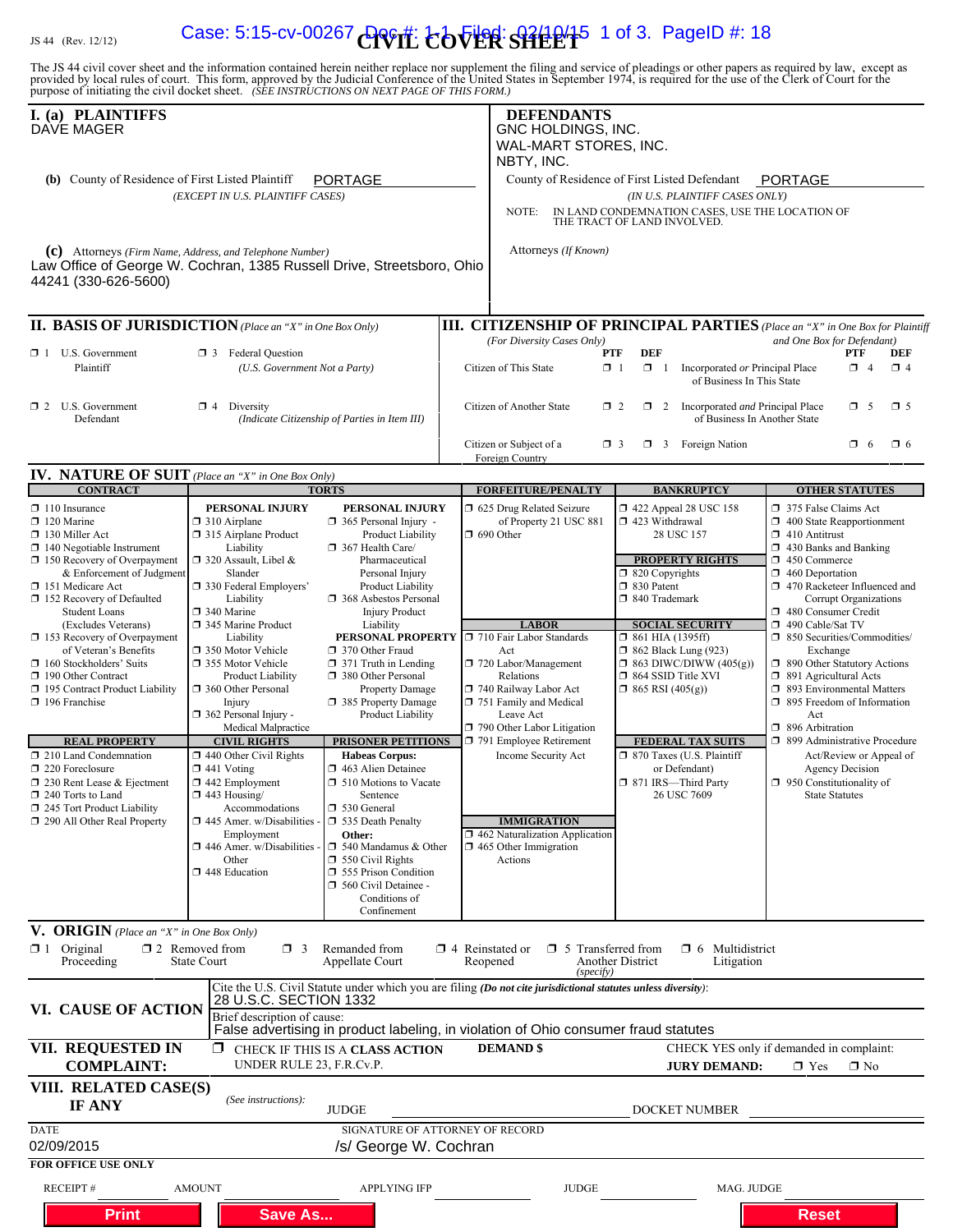# **UNITED STATES DISTRICT COURT NORTHERN DISTRICT OF OHIO** Case: 5:15-cv-00267 Doc #: 1-1 Filed: 02/10/15 2 of 3. PageID #: 19

**I.** Civil Categories: (Please check one category only).



1. **I** General Civil 2. **Administrative Review/Social Security** 

3. **Habeas Corpus Death Penalty** 

\*If under Title 28, §2255, name the SENTENCING JUDGE:

CASE NUMBER:

**II. RELATED OR REFILED CASES**. See LR 3.1 which provides in pertinent part: "If an action is filed or removed to this Court and assigned to a District Judge after which it is discontinued, dismissed or remanded to a State court, and subsequently refiled, it shall be assigned to the same Judge who received the initial case assignment without regardfor the place of holding court in which the case was refiled. Counsel or a party without counsel shall be responsible for bringing such cases to the attention of the Court by responding to the questions included on the Civil Cover Sheet."

This action is **RELATED** to another **PENDING** civil case. This action is **REFILED** pursuant to LR 3.1.

**If applicable, please indicate on page 1 in section VIII, the name of the Judge and case number.**

**III.** In accordance with Local Civil Rule **3.8**, actions involving counties in the Eastern Division shall be filed at any of the divisional offices therein. Actions involving counties in the Western Division shall be filed at the Toledo office. For the purpose of determining the proper division, and for statistical reasons, the following information is requested.

ANSWER ONE PARAGRAPH ONLY. ANSWER PARAGRAPHS 1 THRU 3 IN ORDER. UPON FINDING WHICH PARAGRAPH APPLIES TO YOUR CASE, ANSWER IT AND STOP.

(1) **Resident defendant.** If the defendant resides in a county within this district, please set forth the name of such county

**COUNTY:**

Corporation **For the purpose of answering the above, a corporation is deemed to be a resident of that county in which it has its principal place of business in that district.**

- (2) **Non-Resident defendant.** If no defendant is a resident of a county in this district, please set forth the county wherein the cause of action arose or the event complained of occurred.
- **COUNTY:**
- (3) **Other Cases**. If no defendant is a resident of this district, or if the defendant is a corporation not having a principle place of business within the district, and the cause of action arose or the event complained of occurred outside this district, please set forth the county of the plaintiff's residence.

# **COUNTY:**

**IV.** The Counties in the Northern District of Ohio are divided into divisions as shown below. After the county is determined in Section **III**, please check the appropriate division.

### **EASTERN DIVISION**

| <b>AKRON</b><br><b>CLEVELANI</b> |
|----------------------------------|
| YOUNGSTO'                        |

 **AKRON (Counties: Carroll, Holmes, Portage, Stark, Summit, Tuscarawas and Wayne)** (Counties: Ashland, Ashtabula, Crawford, Cuyahoga, Geauga, Lake,  **Lorain, Medina and Richland) WN (Counties: Columbiana, Mahoning and Trumbull)** 

### **WESTERN DIVISION**



 **TOLEDO (Counties: Allen, Auglaize, Defiance, Erie, Fulton, Hancock, Hardin, Henry, Huron, Lucas, Marion, Mercer, Ottawa, Paulding, Putnam, Sandusky, Seneca VanWert, Williams, Wood and Wyandot)**